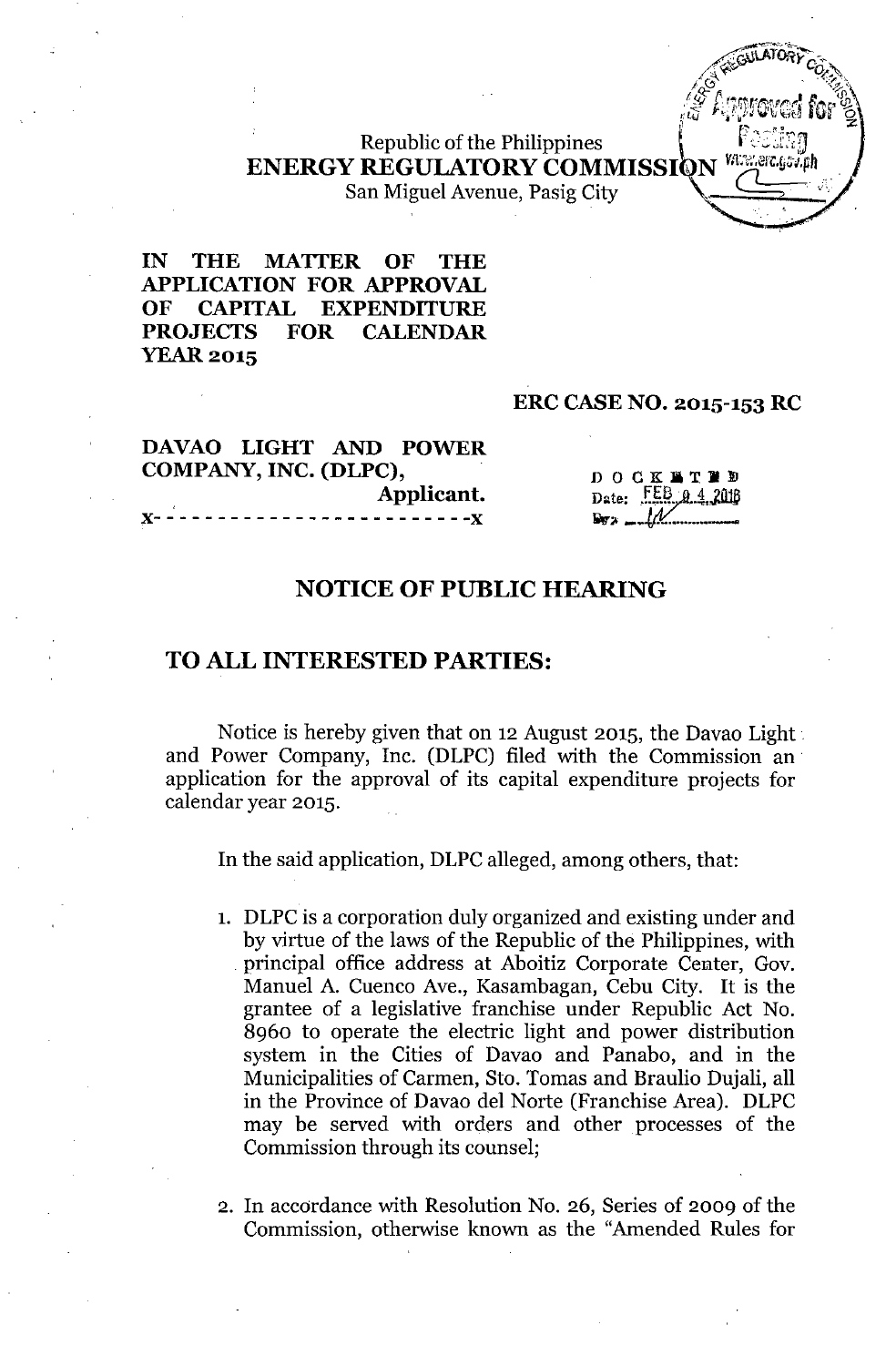## **ERC CASE NO. 2015-153 RC Notice** of Public **Hearingj25 January 2016** Page 2 of 4

 $\ddot{\phantom{0}}$ 

the Approval of Regulated Entities' Capital Expenditure Projects", DLPC hereby applies for the authority of the Commission to implement the construction, ownership and operation of the following Capital Expenditure Projects (CAPEX) which will be implemented for Calendar Year 2015, summarized and enumerated as follows:

| <b>Project Name</b>                    | <b>Project Cost (PhP)</b> |
|----------------------------------------|---------------------------|
| <b>Acquisition of Land</b>             | 72,000,000                |
| <b>Buildings and Improvements</b>      | 147,642,106               |
| <b>Substation Projects</b>             | 99,101,650                |
| <b>Upgrading of Distribution Lines</b> | 373,257,089               |
| IT Hardware and Management Tools       | 14,669,131                |
| Meter Data Management                  | 15,567,818                |
| Mobile Apps                            | 173,784                   |
| Project Aguila                         | 3,495,698                 |
| Project Hyperion                       | 7,215,000                 |
| Single Sign-On                         | 3,120,000                 |
| WAM Phase 2 Consultancy                | 274,560                   |
| <b>Residual Capex</b>                  | 243,210,329               |
| <b>TOTAL</b>                           | 979,727,165               |

- 3. The justifications for DLPC's CAPEX for Calendar Year 2015 are discussed in detail in Annex "A", including sub-annexes, in support of DLPC's application and containing the following:
	- a. Major Project Description and Justification;
	- b. Project Cost Estimates;
	- c. Technical Analysis;
	- d. Economic Analysis;
	- e. Project Schedule; and
	- f. DLPC Distribution Development Plan;
- 4. The total cost of the proposed CAPEX for Calendar Year 2015 is estimated at **PhP979,727,165.00** to be funded from long term loans to be secured by DLPC;
- 5. The construction, ownership and operation of the above CAPEX for RY 2014 and RY 2015 has been approved by the Board of Directors of DLPC as evidenced by the Secretary's Certificate attached to the application as Annex "B" thereof;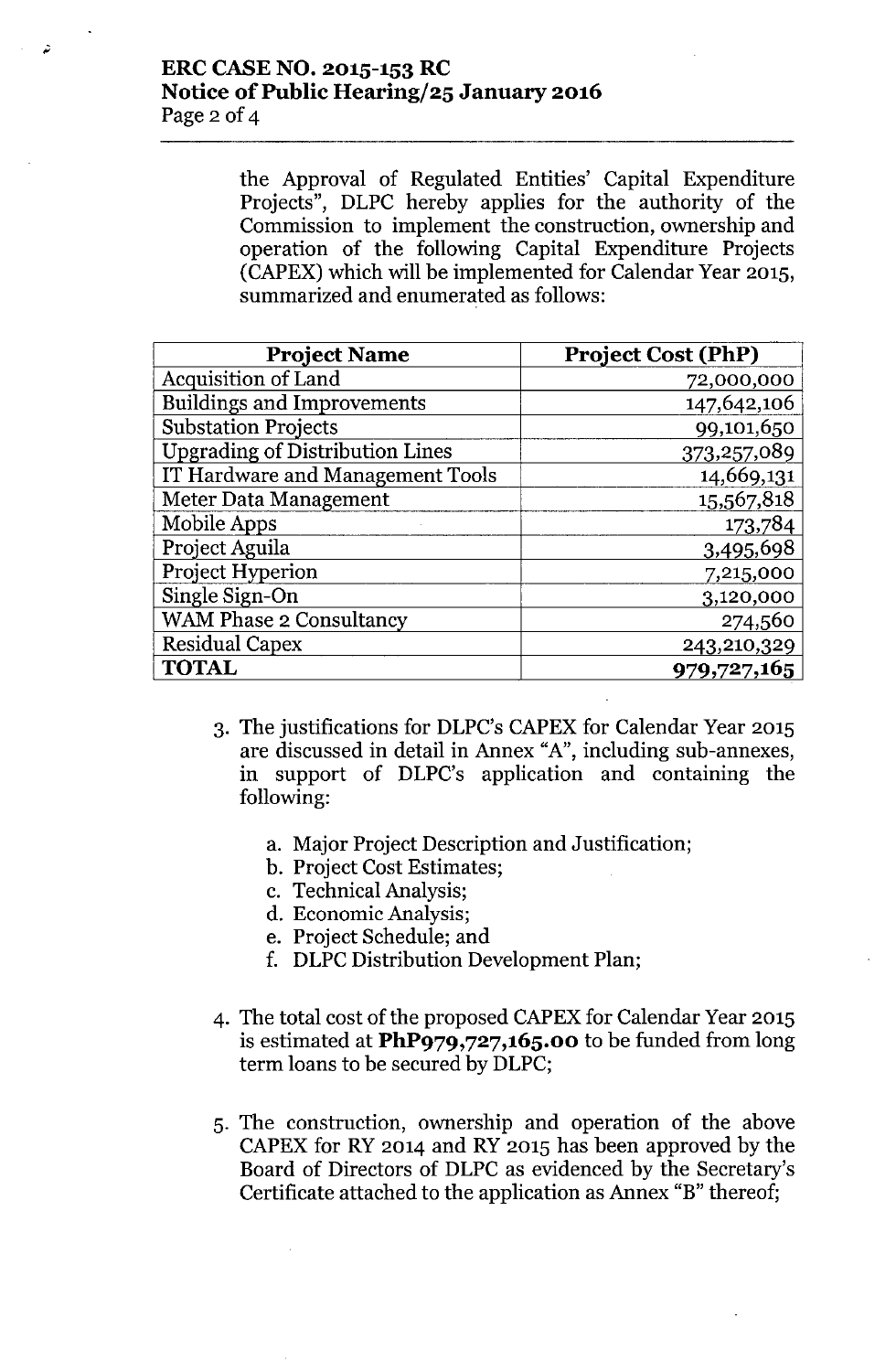## **ERCCASENO. 2015-153 RC Notice** of Public **Hearingj25 January 2016** Page 3 of 4

6. The foregoing CAPEX for Calendar Year 2015 are indispensable for the systematic and economic expansion and rehabilitation of DLPC's distribution facilities and ensuring compliance with safety, performance and regulatory requirements. It will ultimately benefit customers in terms of continuous, reliable and efficient power supply; and

- 7. It prays that the Commission:
	- 1. Approve the Capital Expenditure Projects for Calendar Year 2015 listed in paragraph 2 of DLPC's Application; and
	- 2. Grant DLPC the authority to implement, construct, own and operate said Capital Expenditure Projects.

The Commission has set the application for jurisdictional hearing, expository presentation, pre-trial conference and evidentiary hearing on **March 8, 2016 (Tuesday) at eleven o'clock in the morning (11:00 A.M.) at the ERC Mindanao Field Office, Mezzanine Floor, Mintrade Building, Monteverde corner Sales Streets, Davao City**

All persons who have an interest in the subject matter of the proceeding may become a party by filing, at least five (5) days prior to the initial hearing and subject to the requirements in the ERC's Rules of Practice and Procedure, a verified petition with the Commission giving the docket number and title of the proceeding and stating: (1) the petitioner's name and address; (2) the nature of petitioner's interest in the subject matter of the proceeding, and the way and manner in which such interest is affected by the issues involved in the proceeding; and (3) a statement of the relief desired.

All other persons who may want their views known to the Commission with respect to the subject matter of the proceeding may file their opposition to the application or comment thereon at any stage of the proceeding before the applicant concludes the presentation of its evidence. No particular form of opposition or comment is required, but the document, letter or writing should contain the name and address of such person and a concise statement of the opposition or comment and the grounds relied upon.